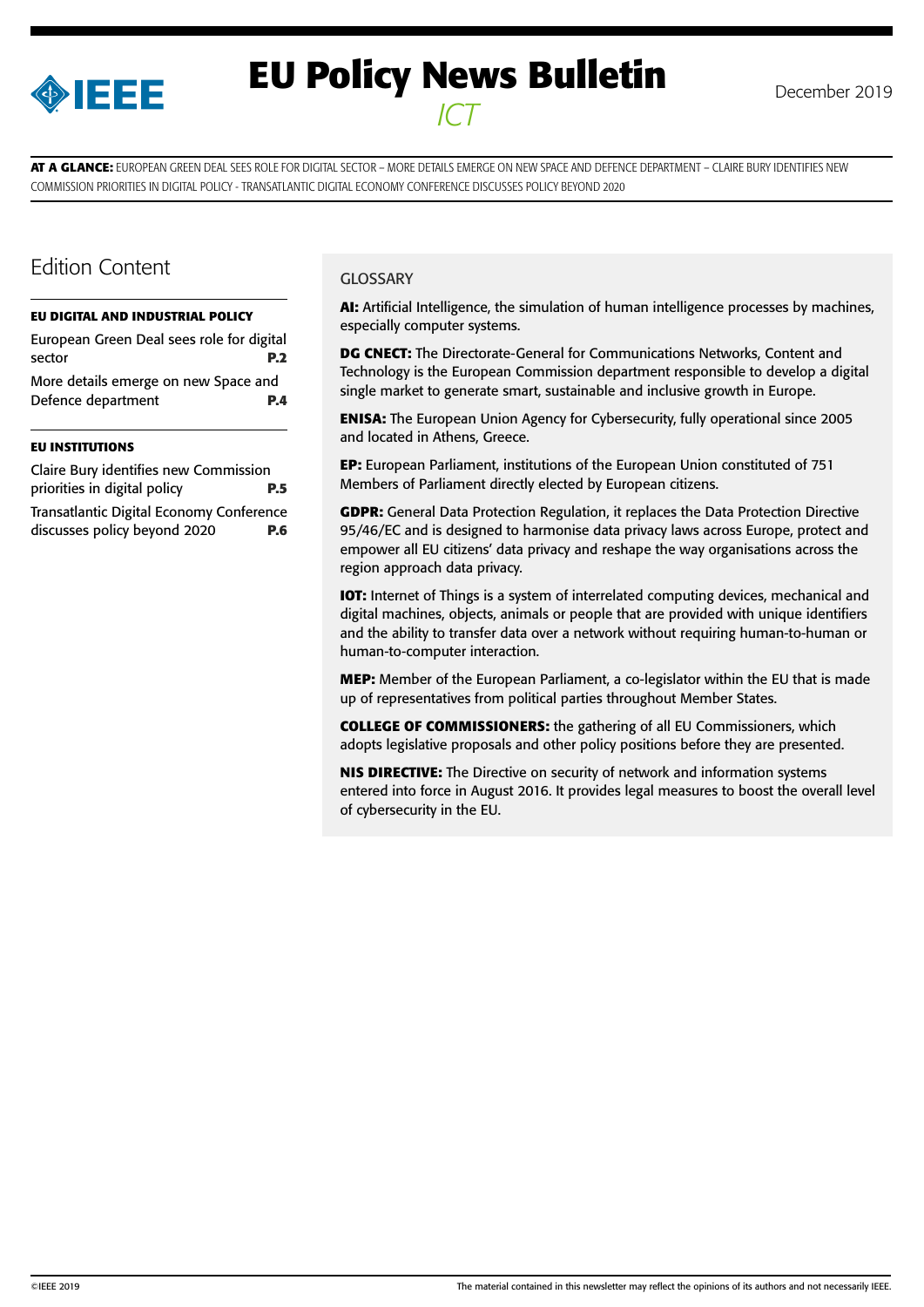### <span id="page-1-0"></span>**EU DIGITAL AND INDUSTRIAL POLICY**

European Green Deal sees role for digital sector **P.2** [More details emerge on new Space and](#page-3-0)  [Defence department](#page-3-0) **P.4** 

### **[EU INSTITUTIONS](#page-4-0)**

[Claire Bury identifies new Commission](#page-4-0)  [priorities in digital policy](#page-4-0) **P.5** [Transatlantic Digital Economy Conference](#page-5-0)  [discusses policy beyond 2020](#page-5-0) **P.6**

### EU DIGITAL AND INDUSTRIAL POLICY

### **European Green Deal sees role for digital sector**



#### ©Shutterstock

The European Commission presented in December 2019 its European Green Deal. The European Green Deal is the overarching roadmap for Europe to become climate-neutral by 2050. The Commission therefore proposes 50 measures by 2050 and sees this as a first step. The 3 key announcements were:

- **A climate law setting a binding target to achieve net-zero emissions by 2050,** and a plan to boost the bloc's 2030 target for emissions cuts from at least 40 percent reduction to between 50 percent and 55 percent compared to 1990 levels (an impact assessment will be needed to determine target).
- **Funding will be a key area:** this transition will cost traditional sectors which is why in order for it to work, a social transition is also needed. The Commission will propose a Just Transition Fund within a year. It will reach 100 billion euros of investment (public and private) and will be a springboard for regions and sectors that need it (e.g. coal mines in Poland/Romania…).
- **Europe to lead on climate:** the College of Commissioners set itself a goal to be climate neutral by 2030, as the Commission, so this proves they want to lead by example both at European and global level. The Commission plans on exporting its principles via a carbon border tax in line with WTO rules that will protect European companies from unfair competition from heavy polluters. They will also use these principles in trade agreements.

In terms of next steps, a number of legislative proposals are expected in the coming months.

### Implications for digital

Digital gets a few mentions in the text, mostly as a supporting factor in the delivery of the European Green Deal's ambitions. The Commission will explore how artificial intelligence, 5G, cloud and edge computing and the internet of things can accelerate and maximise the impact of policies to deal with climate change and protect the environment. The digital sector in itself is expected to become more sustainable, while digital technologies can be for distance monitoring of air and water pollution, or for monitoring and optimising how energy and natural resources are used. Accessible and interoperable data will be at the heart of this.

If you have any suggestions for content, or would like to know more about IEEE's European Public Policy activities, please contact [eppc@ieee.org](mailto:eppc%40ieee.org?subject=). Thank you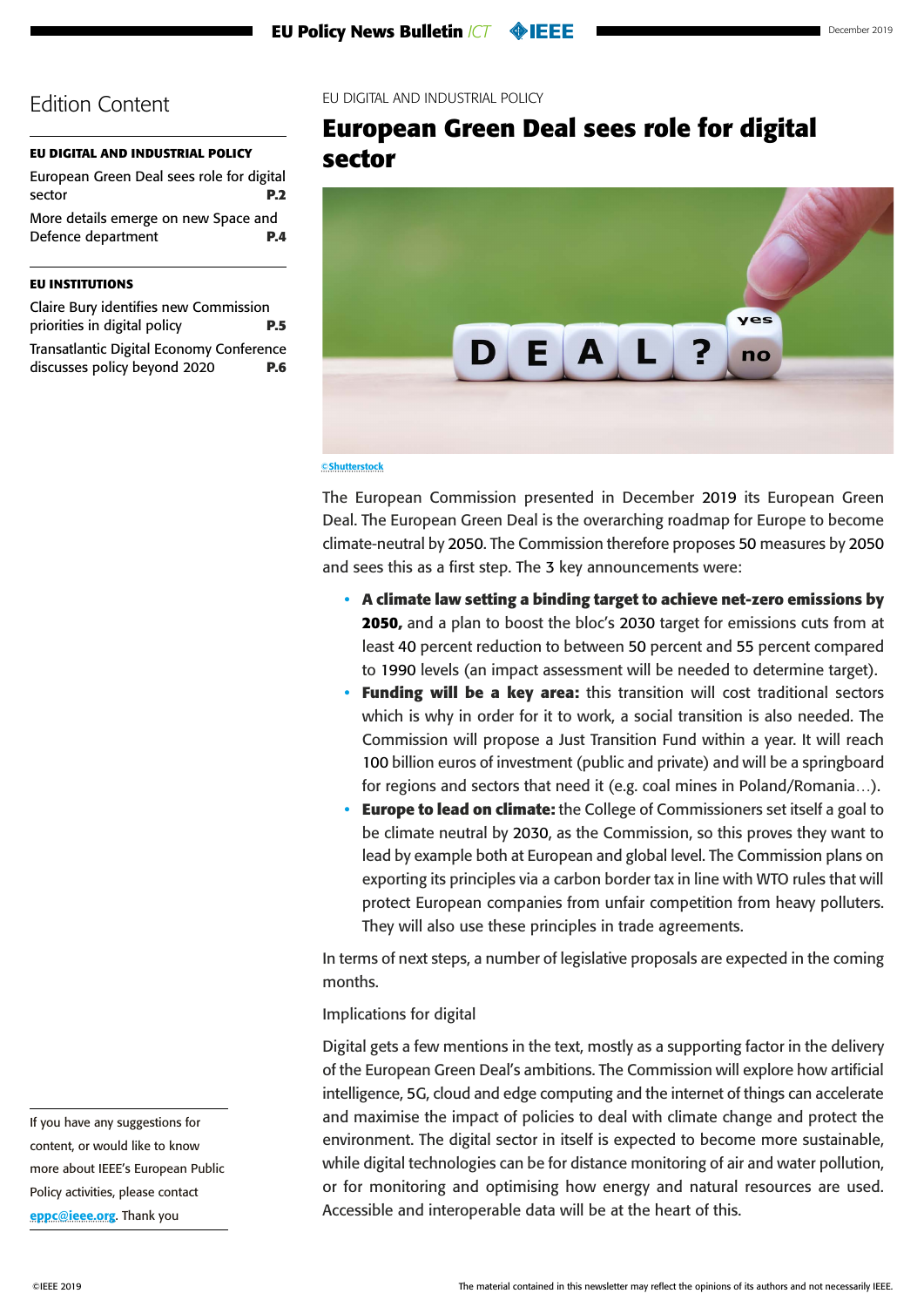### **[EU DIGITAL AND INDUSTRIAL POLICY](#page-1-0)**

[European Green Deal sees role for digital](#page-1-0)  [sector](#page-1-0) **P.2** [More details emerge on new Space and](#page-3-0)  [Defence department](#page-3-0) **P.4** 

### **[EU INSTITUTIONS](#page-4-0)**

| Claire Bury identifies new Commission    |            |
|------------------------------------------|------------|
| priorities in digital policy             | <b>P.5</b> |
| Transatlantic Digital Economy Conference |            |
| discusses policy beyond 2020             | <b>P.6</b> |

Although there is no explicit reference of digital-related actions under the European Green Deal, the expressed recognition of the potential of digitalisation in delivering its goals suggests that policy makers will be open to any proposals and activities cutting across both digital and sustainability.

The Green Deal can be found [here](https://www.politico.eu/wp-content/uploads/2019/12/Annex-to-the-European-Green-Deal-Communication-copy.pdf?utm_source=POLITICO.EU&utm_campaign=92a7d17d45-EMAIL_CAMPAIGN_2019_12_11_01_41&utm_medium=email&utm_term=0_10959edeb5-92a7d17d45-189944749) and the Annexes here. **(Source: Interel)** 

If you have any suggestions for content, or would like to know more about IEEE's European Public Policy activities, please contact [eppc@ieee.org](mailto:eppc%40ieee.org?subject=). Thank you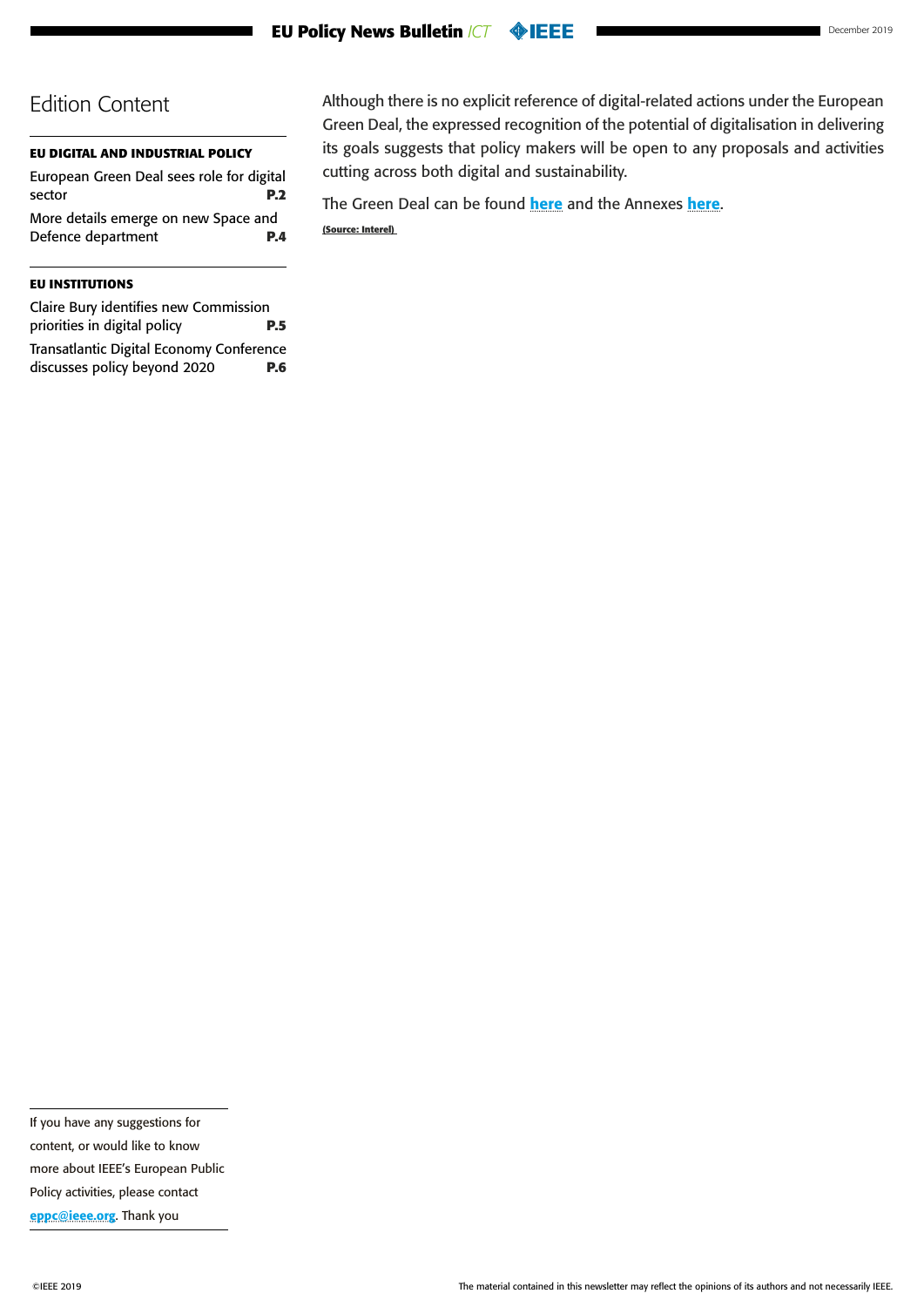### <span id="page-3-0"></span>**[EU DIGITAL AND INDUSTRIAL POLICY](#page-1-0)**

[European Green Deal sees role for digital](#page-1-0)  [sector](#page-1-0) **P.2** More details emerge on new Space and Defence department **P.4** 

### **[EU INSTITUTIONS](#page-4-0)**

[Claire Bury identifies new Commission](#page-4-0)  [priorities in digital policy](#page-4-0) **P.5** [Transatlantic Digital Economy Conference](#page-5-0)  [discusses policy beyond 2020](#page-5-0) **P.6**

### **More details emerge on new Space and Defence department**



Before leaving office at the end of November, Internal Market Commissioner Elzbieta Bienkowska announced that the new Directorate-General on space and defence will begin operating on 1<sup>st</sup> January. The New DG, since dubbed DG DEFI, will be structured around three directorates:

- Defence industry
- Development and innovation
- Space.

The new department will oversee the Galileo and Copernicus satellite programmes and will be supervised by Internal Market Commissioner Thierry Breton.

In December 2019 it was also announced that the Director-General for DG DEFI will be Timo Pesonen (from Finland). Mr Pesonen is currently the Director-General of DG GROW (Business, Industry, Entrepreneurship and SMEs). His DG will be supported by a team of 190 staff members transferred from DG GROW. **(Source: Politico pro)**

If you have any suggestions for

content, or would like to know

more about IEEE's European Public

Policy activities, please contact

[eppc@ieee.org](mailto:eppc%40ieee.org?subject=). Thank you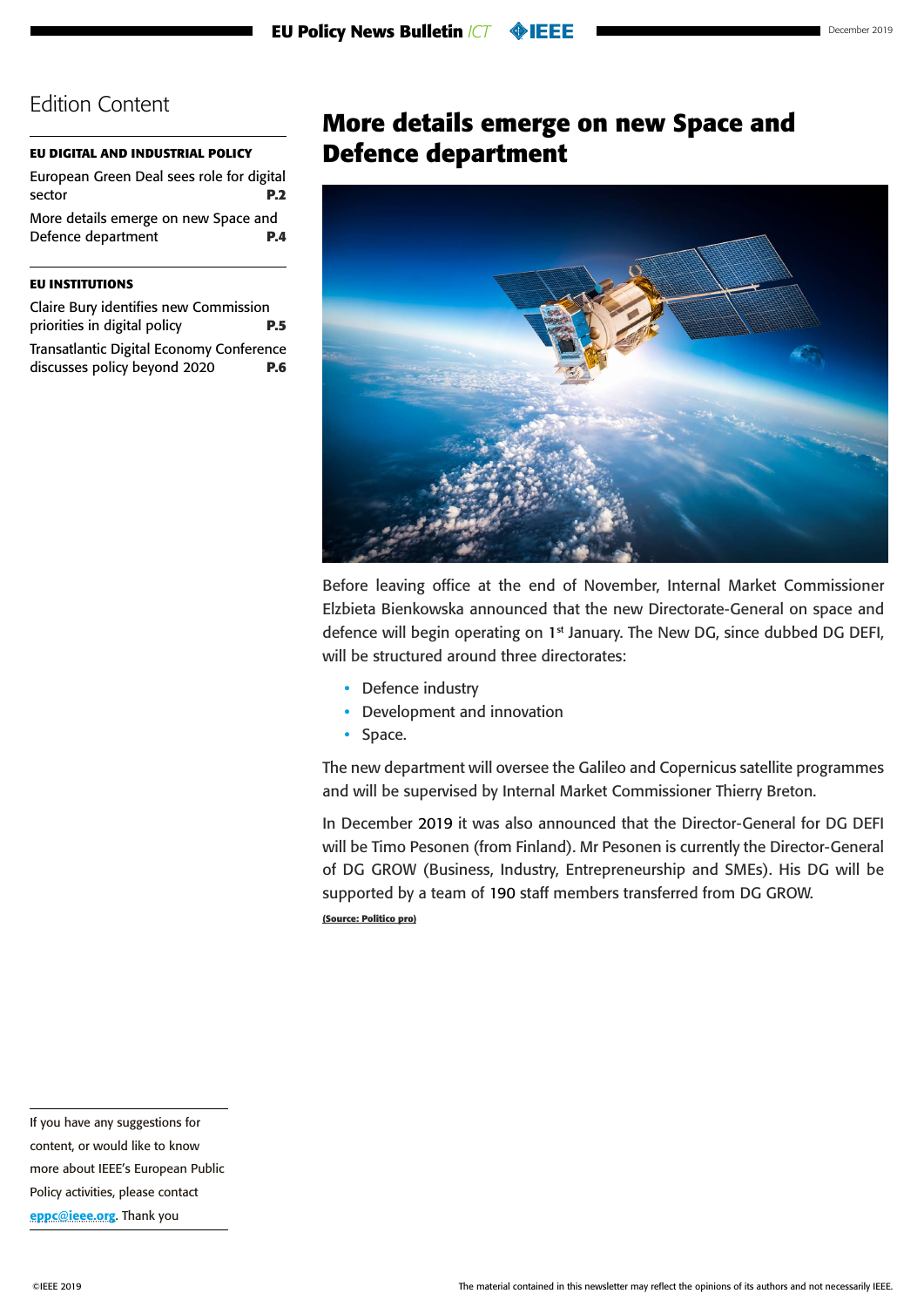#### <span id="page-4-0"></span>**[EU DIGITAL AND INDUSTRIAL POLICY](#page-1-0)**

| European Green Deal sees role for digital |            |
|-------------------------------------------|------------|
| sector                                    | <b>P.2</b> |
| More details emerge on new Space and      |            |
| Defence department                        | <b>P.4</b> |
|                                           |            |

#### **EU INSTITUTIONS**

| Claire Bury identifies new Commission    |            |
|------------------------------------------|------------|
| priorities in digital policy             | <b>P.5</b> |
| Transatlantic Digital Economy Conference |            |
| discusses policy beyond 2020             | P.6        |

### EU INSTITUTIONS

## **Claire Bury identifies new Commission priorities in digital policy**



©Shutterstock

On 6th December we attended an AmCham Digital Economy Committee meeting with DG CNECT's Claire Bury (Deputy Director-General) as the guest speaker. The following key points of interest were raised and discussed within the committee:

Digital sovereignty: the main element of this debate is technological capacity. It is bad for the EU to not have a presence in some value chains. This topic includes procurement and investment screening. She noted that the US has had CFIUS for years to protect itself. She added that "The wind has now changed and we want to be more proactive and more interventionist." There will, however, be appropriate checks and balances, as some MS depend on FDI.

- **AI:** Commenting on the statement for "legislation within 100 days" she noted that there is a delicate balance to be struck, including with Commissioners who joined the discussion a bit later, such as Thierry Breton. There is a large number of issues to deal with, including jobs, privacy, black boxes etc. The first step is more transparency on what goes on, but that does not necessarily mean more transparency for certain algorithms. Another question is how companies deal with these issues in their governance structures, how decisions are taken etc. The committee was also informed that a consultation and impact assessment are expected in early 2020 ahead of a White Paper on AI.
- **Cloud security / certification:** ENISA mandate on cloud security certification: In terms of ad hoc working group, ENISA will publish a call for experts in the coming weeks. Indicatively, for the SOG-IS certification scheme, development will take about 6-9 months, but cloud will take longer. 20 members from industry will be included.
- **Cyber:** Stakeholder cybersecurity certification group to be delayed. NIS Directive review will be subject to much debate. Unsure how the EC will make substantial changes, as sovereignty and cyber resilience will remain issues. The cybersecurity unit that Commission President Ursula von der Leyen talked about will help pull together experience from various sectors.

**(Source: Interel and AmCham EU)**